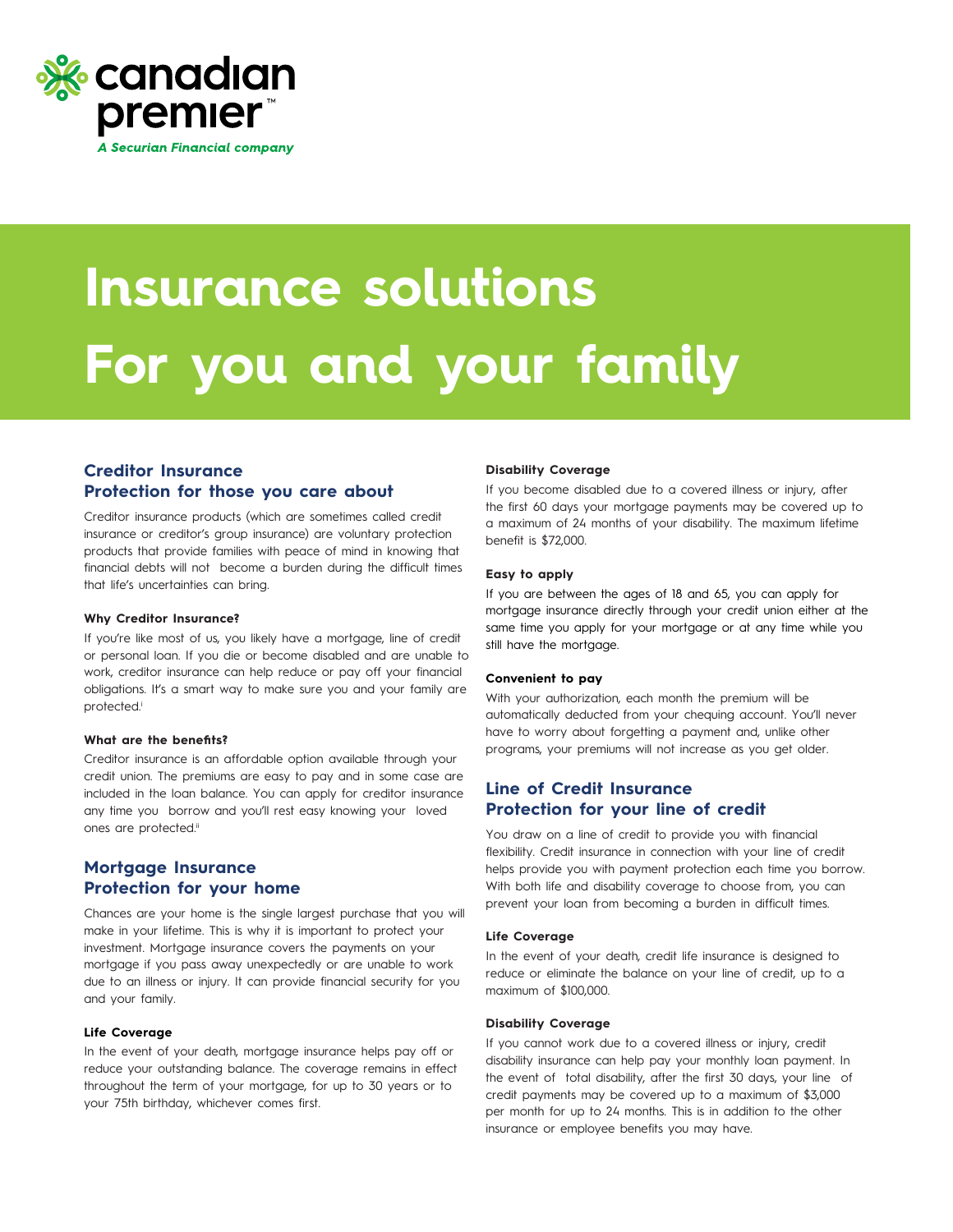# **Easy to apply**

You can apply for credit life insurance at your credit union if you are between the ages of 18 and 69. For credit disability insurance, you must be between the ages of 18 and 59 and actively working. Available in both single and joint coverages.

## **Affordable and convenient**

For just a few dollars a month, you can protect yourself from the worry of making payments if something should happen to you. Plus, with automatic deductions from your account, paying your monthly premium is easy.

### **Personal Loan Insurance** Protection for your personal loans rorection for your personal loans

Who will make your loan payments if you can't? That's a worry you won't have to face with credit insurance on your personal **Critical Illness Insurance** loans. If you die or become disabled, your loan may be reduced or paid off, or your monthly payments may be made for you. It's one less thing to worry about.  $\mathcal{B}$  diagnosed with a critical indicated with a critical indicated with a critical indicated with a critical indicated with  $\mathcal{B}$  $\mathcal{A}$  to later than  $\mathcal{A}$  to lower loved ones. Have  $\mathcal{A}$ ans. **H** you are or become alsabled, your loan may be in an emotion ones.

# Life Coverage **State State Server State State**

ent coverlage<br>In the event of your death, credit life insurance is designed to reduce or eliminate the balance on your personal loan, up to a maximum of \$100,000 per loan. the event of your death, credit life insurance is designe **aximum of \$100,000 per lo** 

#### Disability Coverage **Research Control** sum,  $\frac{1}{2}$  is the critical independent control in the critical independent control in the critical independent control in the critical independent control in the critical independent control in the critical independen

**Lisability coverage**<br>If you become disabled due to a covered illness or injury, disability coverage can help make your monthly loan payment if you are unable to work. Coverage begins after a 30-day waiting period and could be paid up to a maximum of \$1,500 per month for up to 72 months. you become disabled due to a covered illness or injury, di your saying or standard or standard or standard or standard overage can help make your monthly loan payment if you you become disabled at **However it works** 

#### Easy to apply Critical Illness Insurance provides coverage in the event you

**Lasy to apply**<br>You can enrol for credit life insurance if you are between the ages of 16 and 65 and coverage is automatic. To apply for credit disability insurance, you must be between 16 and 59, and must be working at least 20 hours a week at the time of application. king at least 20 hours a week at the time of applica or line of credit life insurance if you are between to can enrol for credit life insurance if you are between t

# **Joint Coverage**

Coverage is available for up to four borrowers. If you have multiple borrowers, be sure they are also protected with joint life and disability coverage. You can include them in the affordable Credit Life and Disability plans, ensuring complete peace of mind for your family.

## **Convenient to Pay**

With the premium financed within the loan, you never have to worry about missing a premium payment.

# **Critical Illness Insurance Protection for your recovery**

Being diagnosed with a critical illness can take an emotional and financial toll on you and your loved ones. Have you considered how you would care for yourself and your family in the event of a critical illness where working may not be possible while you recover?

## **What it can do for you**

Critical Illness Insurance could free up money you can use to support your recovery. When critical illness strikes, this optional support your recovery. When critical illness strikes, this optional<br>protection helps you focus on your family and your recovery, not your finances.

#### **How it works**

Critical Illness Insurance is available as a rider on life insurance for your mortgage, line of credit or loan. It provides coverage in the event you are diagnosed with a covered illness (cancer, stroke or heart attack). The coverage provides a lump sum payment that heart attack). The coverage provides a lump sum payment that may help reduce or pay off your outstanding mortgage, loan or Did you know? **Did you know?** line of credit. It can help you manage your costs without affecting your savings or standard of living.

## **Did you know?**



The average age of a Critical Illness Insurance claim.<sup>1</sup>



 $T_{\text{max}}$  of strokes that occur is  $T_{\text{max}}$ The estimated number of heart attacks in Canada  $\frac{1}{2}$  each year.  $\frac{3}{2}$